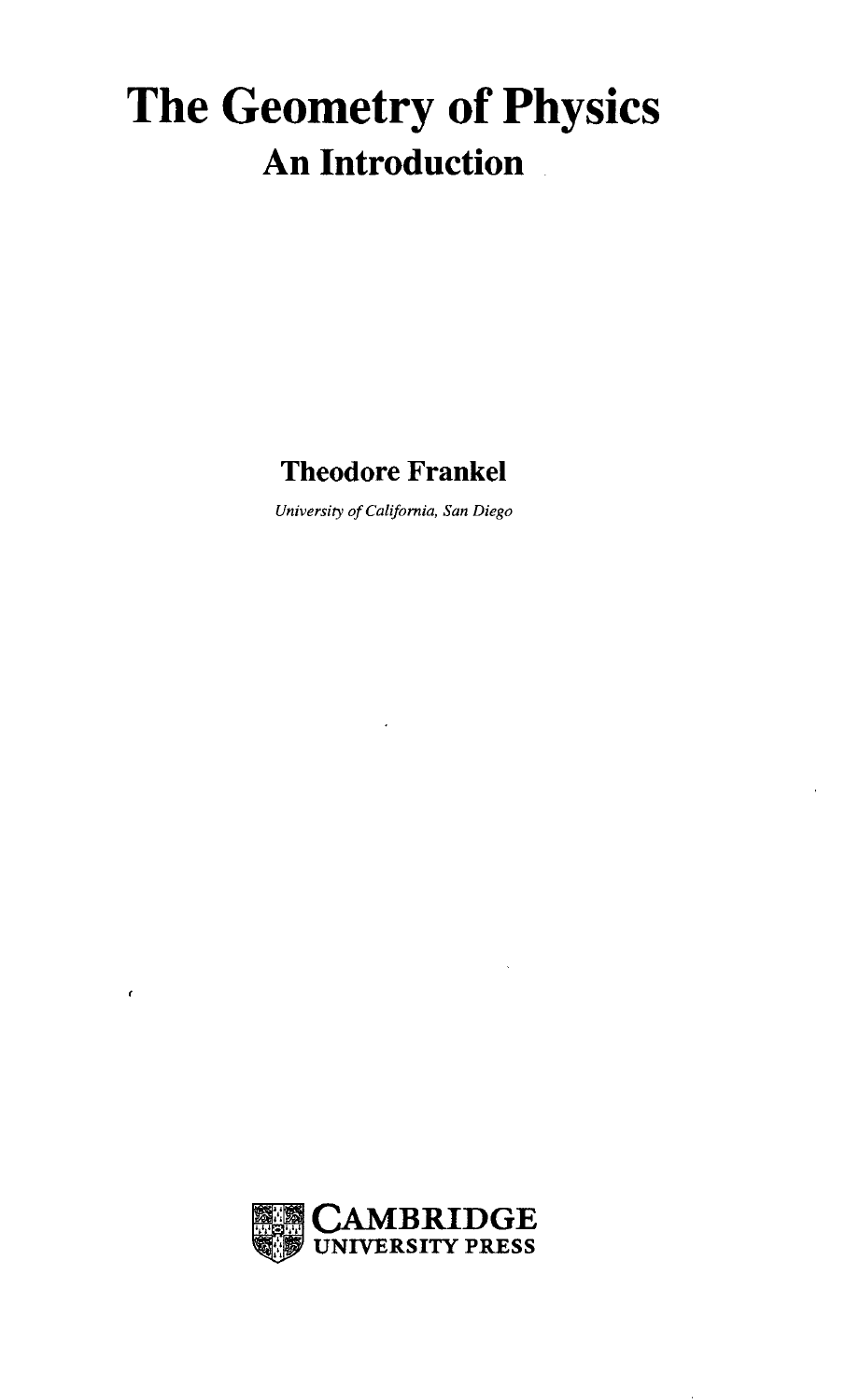# **Contents**

| X1X |
|-----|
|     |

### I Manifolds, Tensors, and Exterior Forms

|      |                  | 1 Manifolds and Vector Fields                                   | 3  |
|------|------------------|-----------------------------------------------------------------|----|
| 1.1. |                  | Submanifolds of Euclidean Space                                 | 3  |
|      | 1.1a.            | Submanifolds of $\mathbb{R}^N$                                  | 4  |
|      | 1.1 <sub>b</sub> | The Geometry of Jacobian Matrices: The "Differential"           | 7  |
|      |                  | <b>1.1c.</b> The Main Theorem on Submanifolds of $\mathbb{R}^N$ | 8  |
|      | 1.1d.            | A Nontrivial Example: The Configuration Space of a              |    |
|      |                  | Rigid Body                                                      | 9  |
| 1.2. | Manifolds        |                                                                 | 11 |
|      | 1.2a.            | Some Notions from Point Set Topology                            | 11 |
|      | 1.2 <sub>b</sub> | The Idea of a Manifold                                          | 13 |
|      | 1.2c.            | A Rigorous Definition of a Manifold                             | 19 |
|      |                  | 1.2d. Complex Manifolds: The Riemann Sphere                     | 21 |
| 1.3. |                  | <b>Tangent Vectors and Mappings</b>                             | 22 |
|      | 1.3a.            | Tangent or "Contravariant" Vectors                              | 23 |
|      |                  | <b>1.3b.</b> Vectors as Differential Operators                  | 24 |
|      | 1.3c.            | The Tangent Space to $Mn$ at a Point                            | 25 |
|      | 1.3d.            | Mappings and Submanifolds of Manifolds                          | 26 |
|      | 1.3e.            | <b>Change of Coordinates</b>                                    | 29 |
|      |                  | <b>1.4.</b> Vector Fields and Flows                             | 30 |
|      |                  | <b>1.4a.</b> Vector Fields and Flows on $\mathbb{R}^n$          | 30 |
|      |                  | <b>1.4b.</b> Vector Fields on Manifolds                         | 33 |
|      | 1.4c.            | <b>Straightening Flows</b>                                      | 34 |
|      |                  | 2 Tensors and Exterior Forms                                    | 37 |
| 2.1. |                  | Covectors and Riemannian Metrics                                | 37 |
|      |                  | <b>2.1a.</b> Linear Functionals and the Dual Space              | 37 |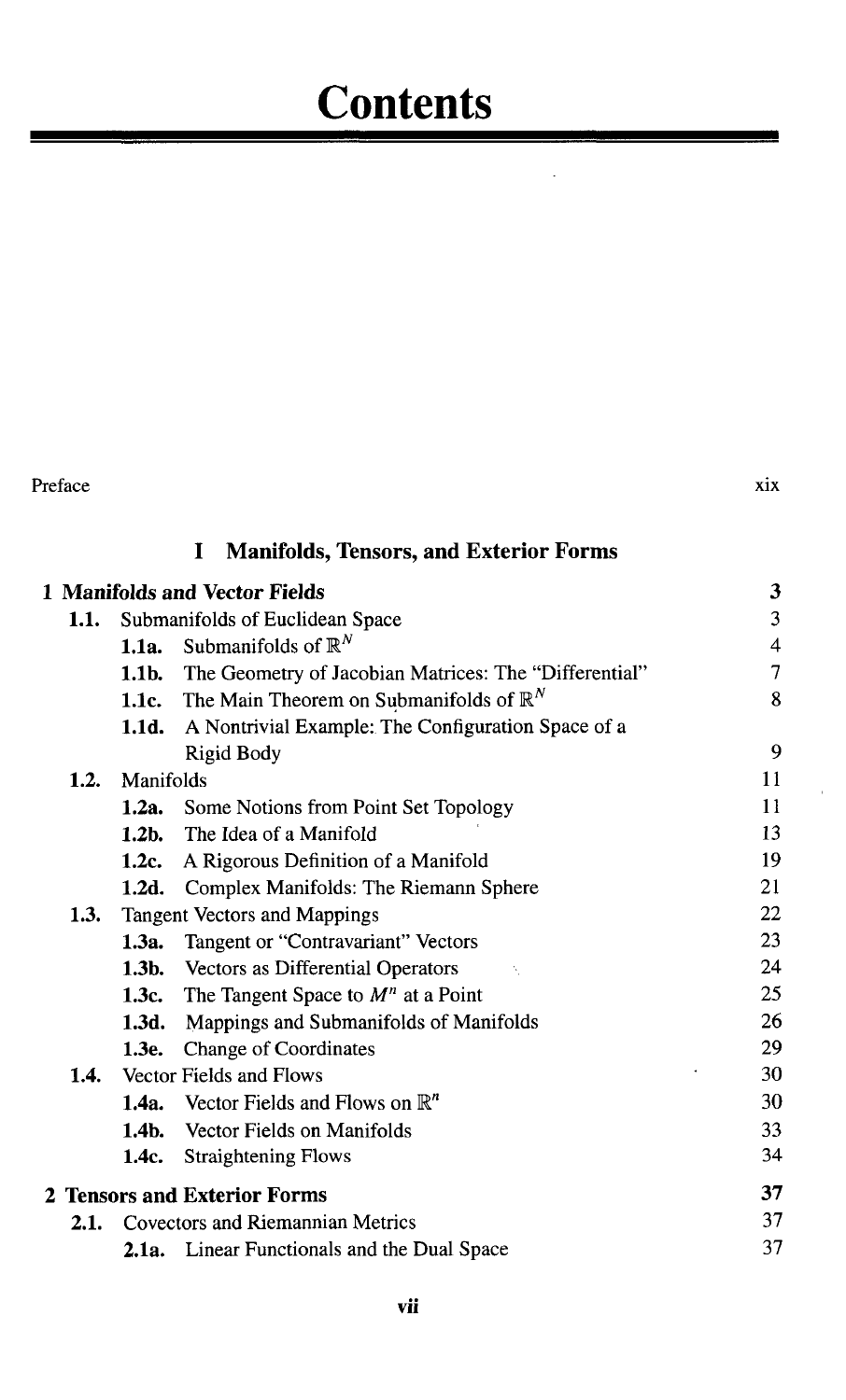#### **Vlll CONTENTS**

|       | $2.1b$ .       | The Differential of a Function                   | 40 |
|-------|----------------|--------------------------------------------------|----|
|       | 2.1c.          | Scalar Products in Linear Algebra                | 42 |
|       | 2.1d.          | Riemannian Manifolds and the Gradient Vector     | 45 |
|       |                | 2.1e. Curves of Steepest Ascent                  | 46 |
| 2.2.  |                | The Tangent Bundle                               | 48 |
|       |                | 2.2a. The Tangent Bundle                         | 48 |
|       | $2.2b$ .       | The Unit Tangent Bundle                          | 50 |
| 2.3.  |                | The Cotangent Bundle and Phase Space             | 52 |
|       | 2.3a.          | The Cotangent Bundle                             | 52 |
|       | $2.3b$ .       | The Pull-Back of a Covector                      | 52 |
|       | 2.3c.          | The Phase Space in Mechanics                     | 54 |
|       |                | 2.3d. The Poincaré 1-Form                        | 56 |
| 2.4.  | <b>Tensors</b> |                                                  | 58 |
|       | 2.4a.          | <b>Covariant Tensors</b>                         | 58 |
|       |                | 2.4b. Contravariant Tensors                      | 59 |
|       | 2.4c           | <b>Mixed Tensors</b>                             | 60 |
|       |                | 2.4d. Transformation Properties of Tensors       | 62 |
|       |                | 2.4e. Tensor Fields on Manifolds                 | 63 |
| 2.5.  |                | The Grassmann or Exterior Algebra                | 66 |
|       |                | 2.5a. The Tensor Product of Covariant Tensors    | 66 |
|       | $2.5b$ .       | The Grassmann or Exterior Algebra                | 66 |
|       | 2.5c.          | The Geometric Meaning of Forms in $\mathbb{R}^n$ | 70 |
|       | 2.5d.          | Special Cases of the Exterior Product            | 70 |
|       |                | 2.5e. Computations and Vector Analysis           | 71 |
| 2.6.  |                | <b>Exterior Differentiation</b>                  | 73 |
|       |                | 2.6a. The Exterior Differential                  | 73 |
|       |                | <b>2.6b.</b> Examples in $\mathbb{R}^3$          | 75 |
|       | 2.6c.          | A Coordinate Expression for $d$ ,                | 76 |
| 2.7.  | Pull-Backs     |                                                  | 77 |
|       | 2.7a.          | The Pull-Back of a Covariant Tensor              | 77 |
|       | $2.7b$ .       | The Pull-Back in Elasticity                      | 80 |
| 2.8.  |                | <b>Orientation and Pseudoforms</b>               | 82 |
|       | 2.8a.          | Orientation of a Vector Space                    | 82 |
|       | $2.8b$ .       | Orientation of a Manifold                        | 83 |
|       |                | 2.8c. Orientability and 2-Sided Hypersurfaces    | 84 |
|       | 2.8d.          | Projective Spaces                                | 85 |
|       | 2.8e.          | Pseudoforms and the Volume Form                  | 85 |
|       | 2.8f.          | The Volume Form in a Riemannian Manifold         | 87 |
| 2.9.  |                | Interior Products and Vector Analysis            | 89 |
|       | 2.9a.          | <b>Interior Products and Contractions</b>        | 89 |
|       | $2.9b$ .       | Interior Product in $\mathbb{R}^3$               | 90 |
|       | 2.9c.          | Vector Analysis in $\mathbb{R}^3$                | 92 |
| 2.10. | Dictionary     |                                                  | 94 |

 $\epsilon_{\rm max}$ 

 $\bar{\psi}$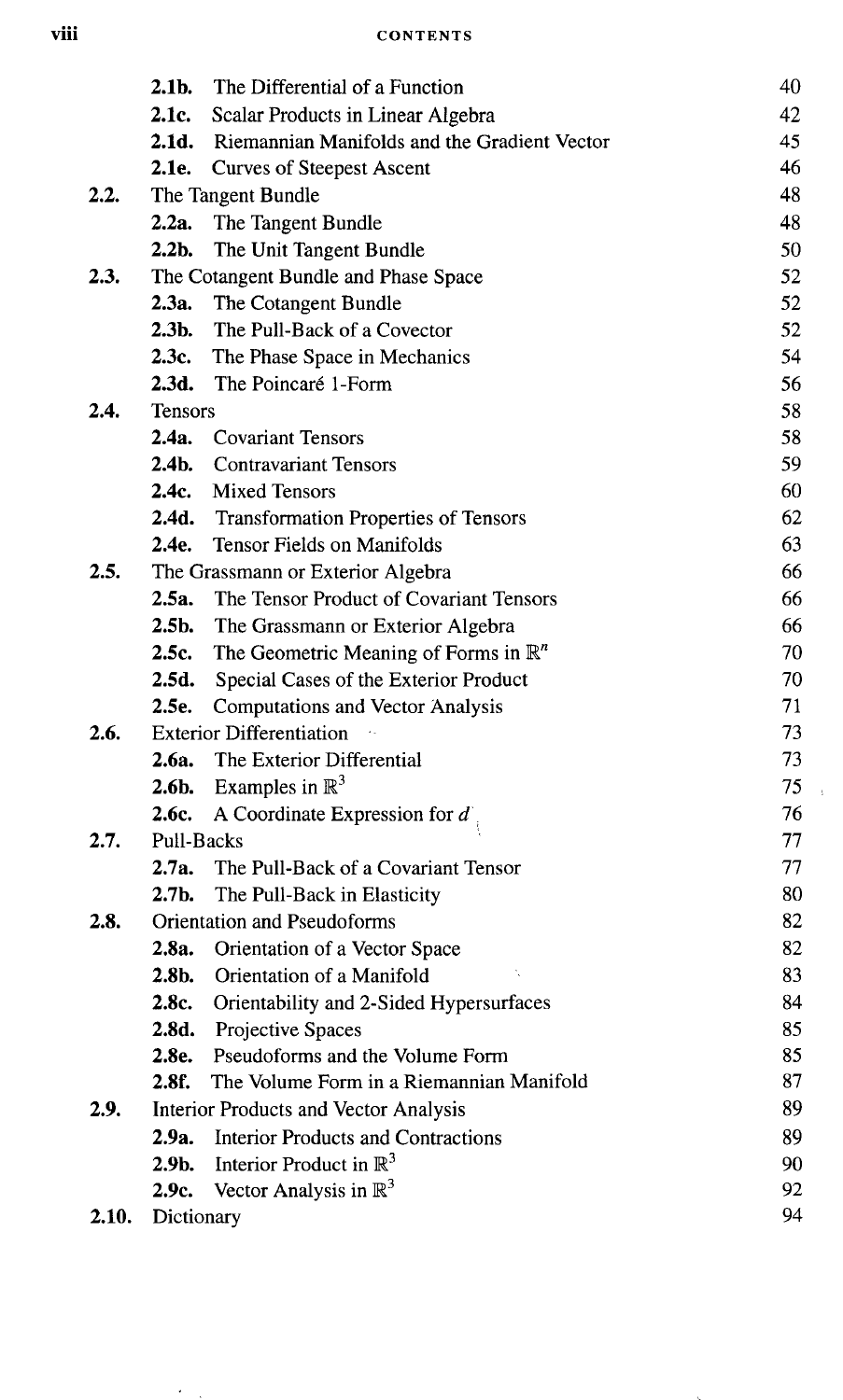|      |                  | 3 Integration of Differential Forms                    | 95  |
|------|------------------|--------------------------------------------------------|-----|
| 3.1. |                  | Integration over a Parameterized Subset                | 95  |
|      | 3.1a.            | Integration of a <i>p</i> -Form in $\mathbb{R}^p$      | 95  |
|      | $3.1b$ .         | <b>Integration over Parameterized Subsets</b>          | 96  |
|      |                  | <b>3.1c.</b> Line Integrals                            | 97  |
|      |                  | <b>3.1d.</b> Surface Integrals                         | 99  |
|      | 3.1e.            | Independence of Parameterization                       | 101 |
|      | 3.1f.            | <b>Integrals and Pull-Backs</b>                        | 102 |
|      |                  | 3.1g. Concluding Remarks                               | 102 |
| 3.2. |                  | Integration over Manifolds with Boundary               | 104 |
|      |                  | 3.2a. Manifolds with Boundary                          | 105 |
|      |                  | 3.2b. Partitions of Unity                              | 106 |
|      |                  | 3.2c. Integration over a Compact Oriented Submanifold  | 108 |
|      |                  | 3.2d. Partitions and Riemannian Metrics                | 109 |
| 3.3. |                  | <b>Stokes's Theorem</b>                                | 110 |
|      |                  | 3.3a. Orienting the Boundary                           | 110 |
|      | $3.3b$ .         | <b>Stokes's Theorem</b>                                | 111 |
| 3.4. |                  | <b>Integration of Pseudoforms</b>                      | 114 |
|      | 3.4a.            | Integrating Pseudo- $n$ -Forms on an $n$ -Manifold     | 115 |
|      | 3.4 <sub>b</sub> | Submanifolds with Transverse Orientation               | 115 |
|      | 3.4c.            | Integration over a Submanifold with Transverse         |     |
|      |                  | Orientation                                            | 116 |
|      |                  | <b>3.4d.</b> Stokes's Theorem for Pseudoforms          | 117 |
| 3.5. |                  | Maxwell's Equations                                    | 118 |
|      |                  | 3.5a. Charge and Current in Classical Electromagnetism | 118 |
|      |                  | <b>3.5b.</b> The Electric and Magnetic Fields          | 119 |
|      | 3.5c.            | Maxwell's Equations                                    | 120 |
|      |                  | <b>3.5d.</b> Forms and Pseudoforms                     | 122 |
|      |                  | <b>4 The Lie Derivative</b>                            | 125 |
| 4.1. |                  | The Lie Derivative of a Vector Field                   | 125 |
|      | 4.1a.            | The Lie Bracket                                        | 125 |
|      | 4.1b.            | Jacobi's Variational Equation                          | 127 |
|      | 4.1c.            | The Flow Generated by $[X, Y]$                         | 129 |
| 4.2. |                  | The Lie Derivative of a Form                           | 132 |
|      |                  | 4.2a. Lie Derivatives of Forms                         | 132 |
|      | $4.2b$ .         | Formulas Involving the Lie Derivative                  | 134 |
|      | 4.2c.            | Vector Analysis Again                                  | 136 |
| 4.3. |                  | Differentiation of Integrals                           | 138 |
|      | 4.3a.            | The Autonomous (Time-Independent) Case                 | 138 |
|      | $4.3b$ .         | Time-Dependent Fields                                  | 140 |
|      | 4.3c.            | Differentiating Integrals                              | 142 |
| 4.4. |                  | A Problem Set on Hamiltonian Mechanics                 | 145 |
|      |                  | 4.4a. Time-Independent Hamiltonians                    | 147 |

CONTENTS IX

 $\ddot{\phantom{0}}$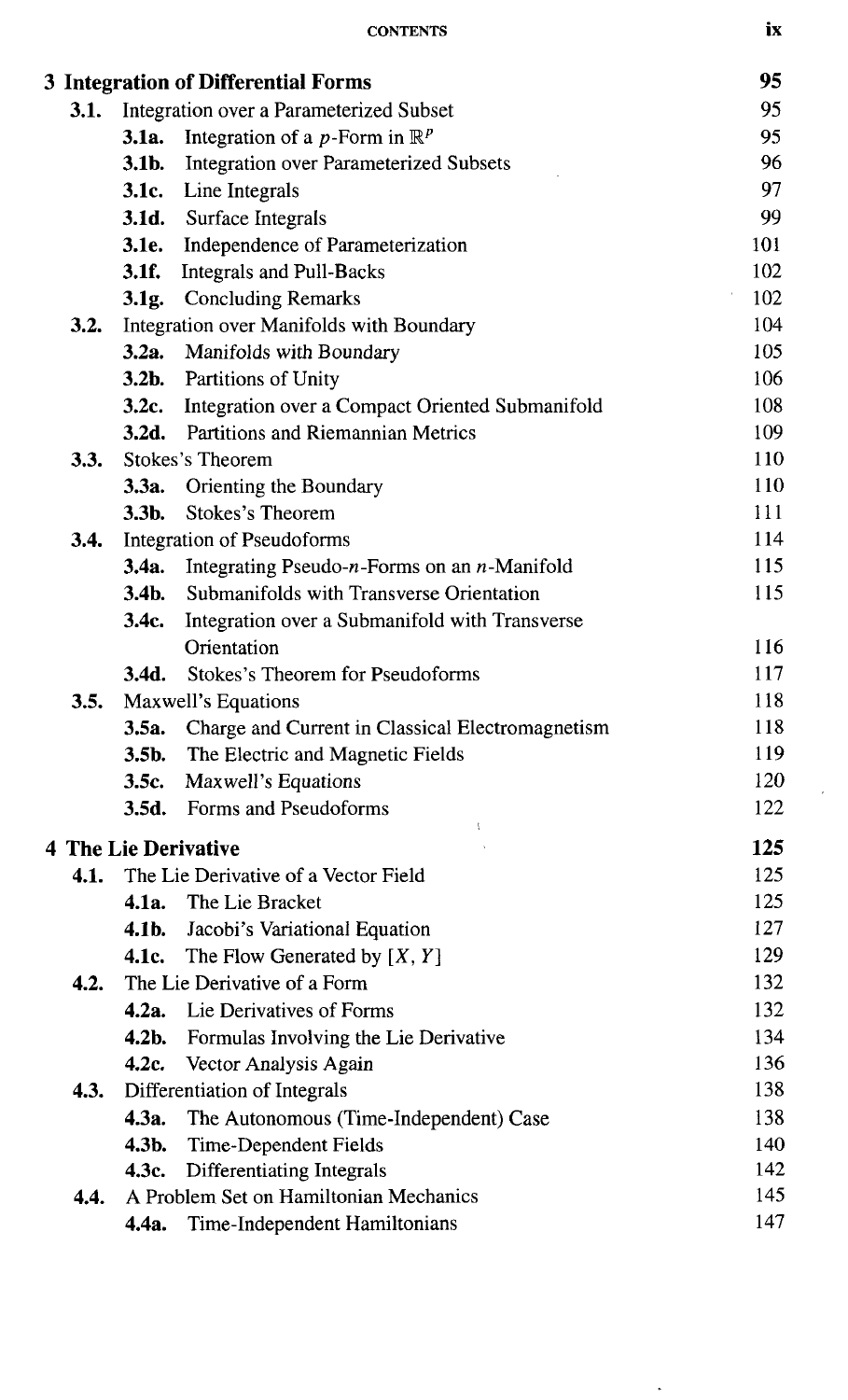| <b>CONTENTS</b> |
|-----------------|
|                 |

|      | 4.4b.            | Time-Dependent Hamiltonians and Hamilton's Principle   | 151 |
|------|------------------|--------------------------------------------------------|-----|
|      | 4.4c.            | Poisson brackets                                       | 154 |
|      |                  | 5 The Poincaré Lemma and Potentials                    | 155 |
| 5.1. |                  | A More General Stokes's Theorem                        | 155 |
| 5.2. |                  | <b>Closed Forms and Exact Forms</b>                    | 156 |
| 5.3. |                  | <b>Complex Analysis</b>                                | 158 |
| 5.4. |                  | The Converse to the Poincaré Lemma: Volterra's Formula | 160 |
| 5.5. |                  | Finding Potentials Without Volterra's Formula          | 162 |
|      |                  | <b>6 Holonomic and Nonholonomic Constraints</b>        | 165 |
| 6.1. |                  | The Frobenius Integrability Condition                  | 165 |
|      | 6.1a.            | Planes in $\mathbb{R}^3$                               | 165 |
|      | 6.1 <sub>b</sub> | Distributions and Vector Fields                        | 167 |
|      |                  | <b>6.1c.</b> Distributions and 1-Forms                 | 167 |
|      |                  | <b>6.1d.</b> The Frobenius Theorem                     | 169 |
| 6.2. |                  | <b>Integrability and Constraints</b>                   | 172 |
|      | 6.2a.            | <b>Foliations and Maximal Leaves</b>                   | 172 |
|      | $6.2b$ .         | Systems of Mayer-Lie                                   | 174 |
|      | 6.2c             | Holonomic and Nonholonomic Constraints                 | 175 |
| 6.3. |                  | Heuristic Thermodynamics via Caratheodory              | 178 |
|      | 6.3a.            | Introduction                                           | 178 |
|      | 6.3b.            | The First Law of Thermodynamics                        | 179 |
|      | 6.3c.            | Some Elementary Changes of State                       | 180 |
|      |                  | <b>6.3d.</b> The Second Law of Thermodynamics          | 181 |
|      | 6.3e.            | Entropy                                                | 183 |
|      | 6.3f.            | <b>Increasing Entropy</b>                              | 185 |
|      |                  | 6.3g. Chow's Theorem on Accessibility                  | 187 |
|      |                  | <b>Geometry and Topology</b><br>П                      |     |
|      |                  | $7 \mathbb{R}^3$ and Minkowski Space                   | 191 |
| 7.1. |                  | Curvature and Special Relativity                       | 191 |
|      | 7.1a.            | Curvature of a Space Curve in $\mathbb{R}^3$           | 191 |
|      | 7.1b.            | Minkowski Space and Special Relativity                 | 192 |
|      | 7.1c.            | Hamiltonian Formulation                                | 196 |
| 7.2. |                  | Electromagnetism in Minkowski Space                    | 196 |
|      | 7.2a.            | Minkowski's Electromagnetic Field Tensor               | 196 |
|      | $7.2b$ .         | Maxwell's Equations                                    | 198 |
|      |                  | 8 The Geometry of Surfaces in $\mathbb{R}^3$           | 201 |
| 8.1. |                  | The First and Second Fundamental Forms                 | 201 |
|      | 8.1a.            | The First Fundamental Form, or Metric Tensor           | 201 |
|      | 8.1b.            | The Second Fundamental Form                            | 203 |
| 8.2. |                  | Gaussian and Mean Curvatures                           | 205 |
|      |                  | 8.2a. Symmetry and Self-Adjointness                    | 205 |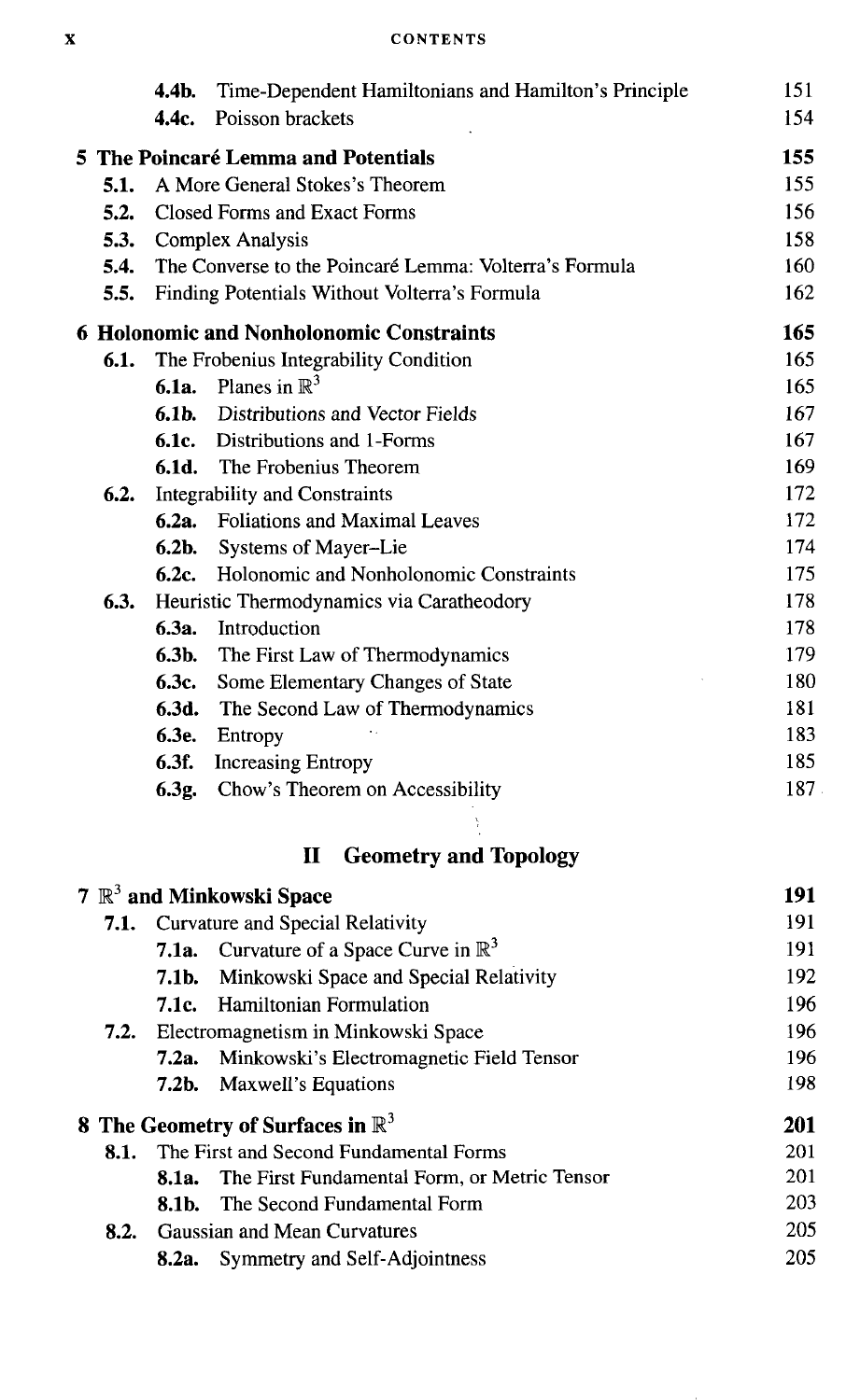| <b>CONTENTS</b> |  |
|-----------------|--|
|                 |  |

|                                                         | 8.2b.                                      | <b>Principal Normal Curvatures</b>                     | 206 |  |  |
|---------------------------------------------------------|--------------------------------------------|--------------------------------------------------------|-----|--|--|
|                                                         | 8.2c.                                      | Gauss and Mean Curvatures: The Gauss Normal Map        | 207 |  |  |
| 8.3.                                                    | The Brouwer Degree of a Map: A Problem Set |                                                        |     |  |  |
|                                                         | 8.3a.                                      | The Brouwer Degree                                     | 210 |  |  |
|                                                         | 8.3b.                                      | Complex Analytic (Holomorphic) Maps                    | 214 |  |  |
|                                                         | 8.3c.                                      | The Gauss Normal Map Revisited: The Gauss-Bonnet       |     |  |  |
|                                                         |                                            | Theorem                                                | 215 |  |  |
|                                                         | 8.3d.                                      | The Kronecker Index of a Vector Field                  | 215 |  |  |
|                                                         |                                            | 8.3e. The Gauss Looping Integral                       | 218 |  |  |
| 8.4.                                                    |                                            | Area, Mean Curvature, and Soap Bubbles                 | 221 |  |  |
|                                                         | 8.4a.                                      | The First Variation of Area                            | 221 |  |  |
|                                                         | 8.4b.                                      | Soap Bubbles and Minimal Surfaces                      | 226 |  |  |
| 8.5.                                                    |                                            | Gauss's Theorema Egregium                              | 228 |  |  |
|                                                         | 8.5a.                                      | The Equations of Gauss and Codazzi                     | 228 |  |  |
|                                                         | 8.5b.                                      | The Theorema Egregium                                  | 230 |  |  |
| 8.6.                                                    | Geodesics                                  |                                                        | 232 |  |  |
|                                                         |                                            | 8.6a. The First Variation of Arc Length                | 232 |  |  |
|                                                         | 8.6b.                                      | The Intrinsic Derivative and the Geodesic Equation     | 234 |  |  |
| 8.7.                                                    |                                            | The Parallel Displacement of Levi-Civita               | 236 |  |  |
| 241<br><b>9 Covariant Differentiation and Curvature</b> |                                            |                                                        |     |  |  |
| 9.1.                                                    |                                            | <b>Covariant Differentiation</b>                       | 241 |  |  |
|                                                         |                                            | 9.1a. Covariant Derivative                             | 241 |  |  |
|                                                         | 9.1b.                                      | Curvature of an Affine Connection                      | 244 |  |  |
|                                                         | 9.1c.                                      | Torsion and Symmetry                                   | 245 |  |  |
| 9.2.                                                    |                                            | The Riemannian Connection                              | 246 |  |  |
| 9.3.                                                    |                                            | Cartan's Exterior Covariant Differential               | 247 |  |  |
|                                                         |                                            | 9.3a. Vector-Valued Forms                              | 247 |  |  |
|                                                         | $9.3b$ .                                   | The Covariant Differential of a Vector Field           | 248 |  |  |
|                                                         | 9.3c.                                      | <b>Cartan's Structural Equations</b>                   | 249 |  |  |
|                                                         | 9.3d.                                      | The Exterior Covariant Differential of a Vector-Valued |     |  |  |
|                                                         |                                            | Form                                                   | 250 |  |  |
|                                                         | 9.3е.                                      | The Curvature 2-Forms                                  | 251 |  |  |
| 9.4.                                                    |                                            | Change of Basis and Gauge Transformations              | 253 |  |  |
|                                                         | 9.4a.                                      | <b>Symmetric Connections Only</b>                      | 253 |  |  |
|                                                         | 9.4b.                                      | Change of Frame                                        | 253 |  |  |
| 9.5.                                                    |                                            | The Curvature Forms in a Riemannian Manifold           | 255 |  |  |
|                                                         | 9.5a.                                      | The Riemannian Connection                              | 255 |  |  |
|                                                         | 9.5b.                                      | Riemannian Surfaces $M^2$                              | 257 |  |  |
|                                                         | 9.5c.                                      | An Example                                             | 257 |  |  |
| 9.6.                                                    |                                            | Parallel Displacement and Curvature on a Surface       | 259 |  |  |
| 9.7.                                                    |                                            | Riemann's Theorem and the Horizontal Distribution      | 263 |  |  |
|                                                         | 9.7a.                                      | Flat metrics                                           | 263 |  |  |
|                                                         | 9.7b.                                      | The Horizontal Distribution of an Affine Connection    | 263 |  |  |
|                                                         | 9.7c.                                      | Riemann's Theorem                                      | 266 |  |  |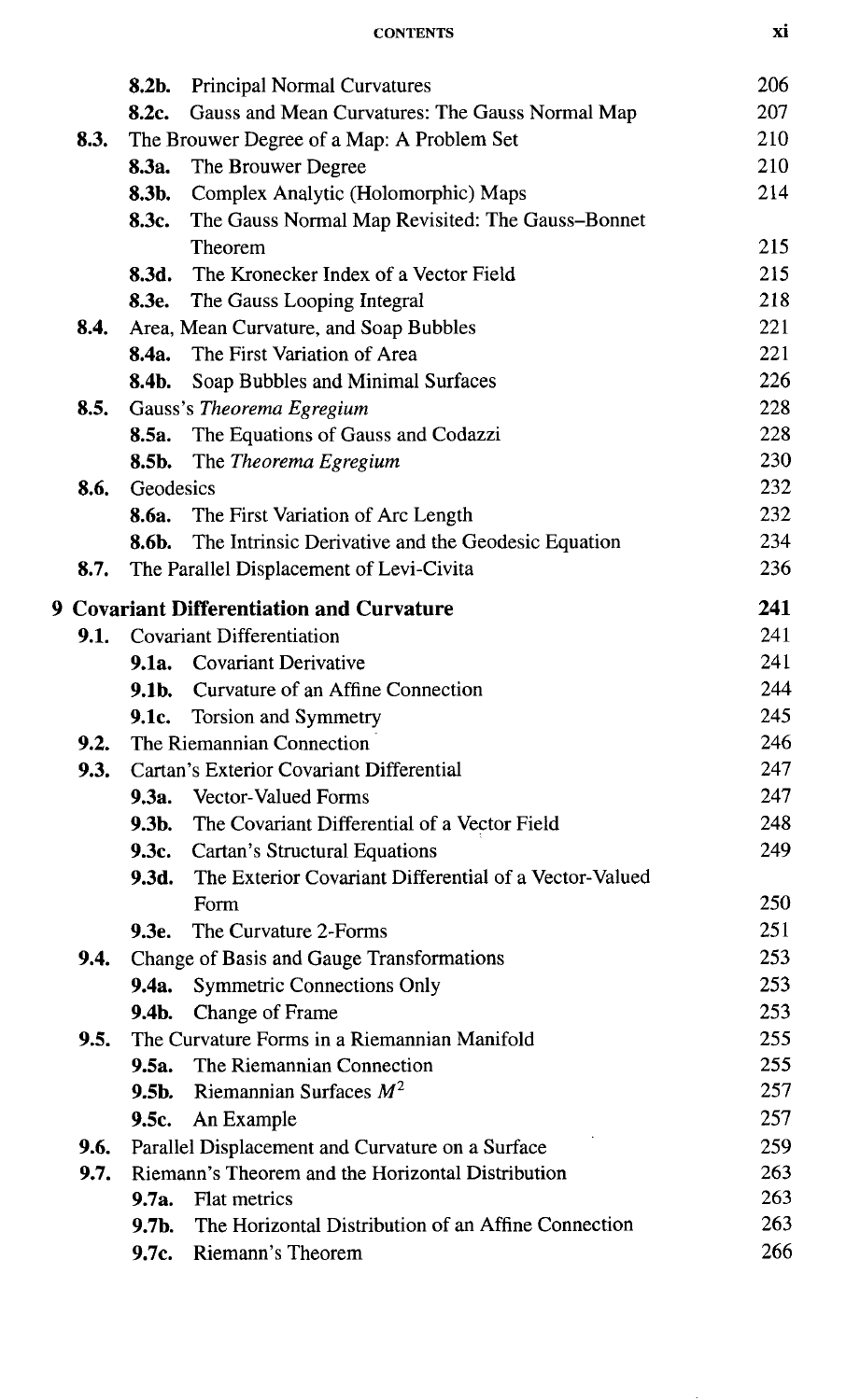| <b>10 Geodesics</b> |           | 269                                                       |     |
|---------------------|-----------|-----------------------------------------------------------|-----|
| 10.1.               |           | Geodesics and Jacobi Fields                               | 269 |
|                     | 10.1a.    | Vector Fields Along a Surface in $M^n$                    | 269 |
|                     | $10.1b$ . | Geodesics                                                 | 271 |
|                     |           | 10.1c. Jacobi Fields                                      | 272 |
|                     |           | 10.1d. Energy                                             | 274 |
| 10.2.               |           | Variational Principles in Mechanics                       | 275 |
|                     |           | 10.2a. Hamilton's Principle in the Tangent Bundle         | 275 |
|                     |           | 10.2b. Hamilton's Principle in Phase Space                | 277 |
|                     | 10.2c.    | Jacobi's Principle of "Least" Action                      | 278 |
|                     |           | 10.2d. Closed Geodesics and Periodic Motions              | 281 |
| 10.3.               |           | Geodesics, Spiders, and the Universe                      | 284 |
|                     |           | 10.3a. Gaussian Coordinates                               | 284 |
|                     | $10.3b$ . | Normal Coordinates on a Surface                           | 287 |
|                     | 10.3c.    | Spiders and the Universe                                  | 288 |
|                     |           | 11 Relativity, Tensors, and Curvature                     | 291 |
|                     |           | 11.1. Heuristics of Einstein's Theory                     | 291 |
|                     |           | 11.1a. The Metric Potentials                              | 291 |
|                     |           | <b>11.1b.</b> Einstein's Field Equations                  | 293 |
|                     |           | 11.1c. Remarks on Static Metrics                          | 296 |
| 11.2.               |           | <b>Tensor Analysis</b>                                    | 298 |
|                     |           | 11.2a. Covariant Differentiation of Tensors               | 298 |
|                     |           | 11.2b. Riemannian Connections and the Bianchi Identities  | 299 |
|                     |           | 11.2c. Second Covariant Derivatives: The Ricci Identities | 301 |
| <b>11.3.</b>        |           | Hilbert's Action Principle                                | 303 |
|                     |           | 11.3a. Geodesics in a Pseudo-Riemannian Manifold          | 303 |
|                     |           | 11.3b. Normal Coordinates, the Divergence and Laplacian   | 303 |
|                     | 11.3c.    | Hilbert's Variational Approach to General Relativity      | 305 |
| 11.4.               |           | The Second Fundamental Form in the Riemannian Case        | 309 |
|                     | 11.4a.    | The Induced Connection and the Second Fundamental         |     |
|                     |           | Form                                                      | 309 |
|                     | $11.4b$ . | The Equations of Gauss and Codazzi                        | 311 |
|                     | 11.4c.    | The Interpretation of the Sectional Curvature             | 313 |
|                     | 11.4d.    | <b>Fixed Points of Isometries</b>                         | 314 |
| 11.5.               |           | The Geometry of Einstein's Equations                      | 315 |
|                     | 11.5a.    | The Einstein Tensor in a (Pseudo-)Riemannian              |     |
|                     |           | Space-Time                                                | 315 |
|                     | 11.5b.    | The Relativistic Meaning of Gauss's Equation              | 316 |
|                     | 11.5c.    | The Second Fundamental Form of a Spatial Slice            | 318 |
|                     | 11.5d.    | The Codazzi Equations                                     | 319 |
|                     | 11.5e.    | Some Remarks on the Schwarzschild Solution                | 320 |
|                     |           | 12 Curvature and Topology: Synge's Theorem                | 323 |
| 12.1.               |           | Synge's Formula for Second Variation                      | 324 |
|                     | 12.1a.    | The Second Variation of Arc Length                        | 324 |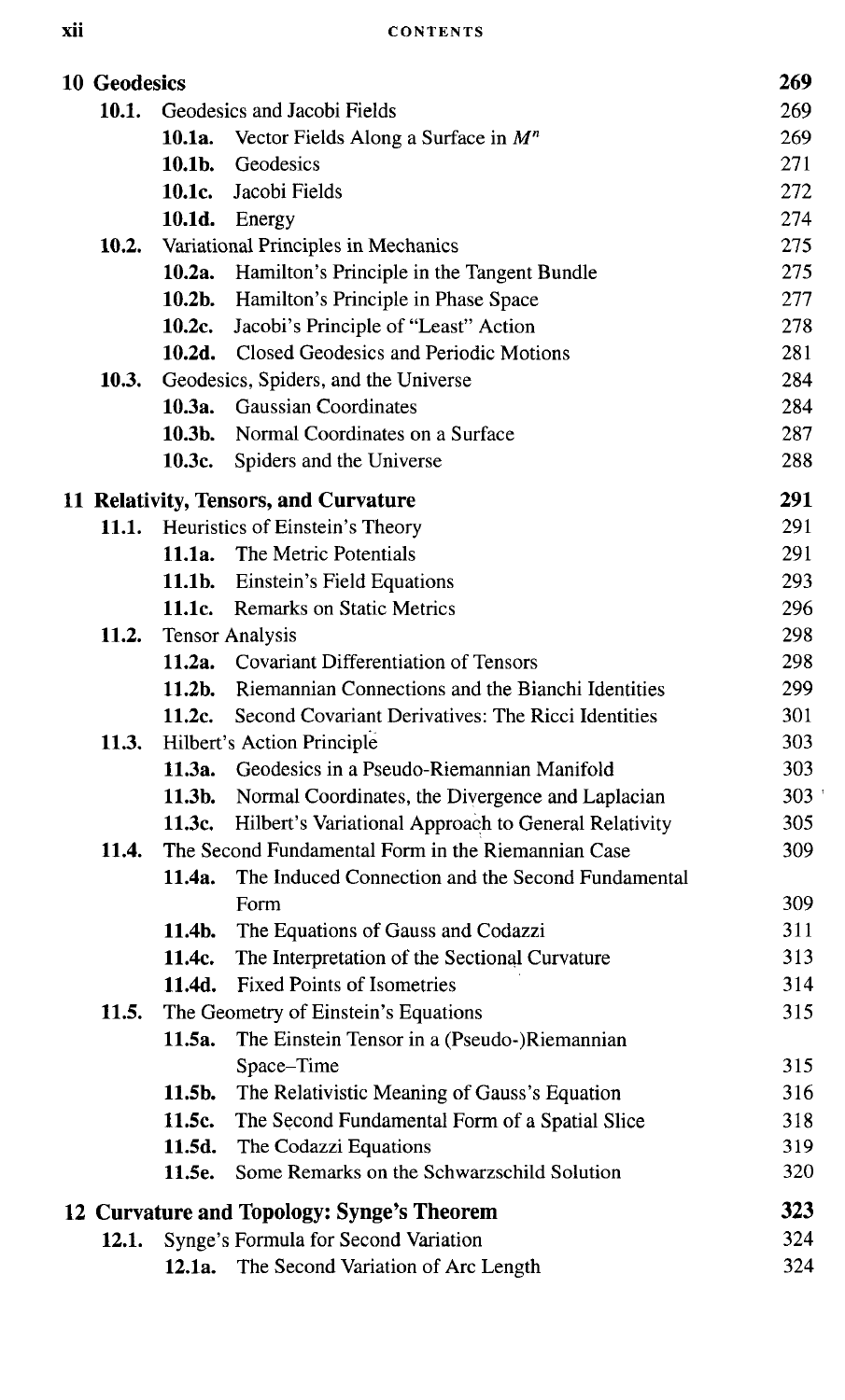| <b>CONTENTS</b> | xiii |
|-----------------|------|
|                 |      |

|                          | 12.1b.    | Jacobi Fields                                               | 326 |
|--------------------------|-----------|-------------------------------------------------------------|-----|
| 12.2.                    |           | Curvature and Simple Connectivity                           | 329 |
|                          | 12.2a.    | Synge's Theorem                                             | 329 |
|                          | $12.2b$ . | <b>Orientability Revisited</b>                              | 331 |
|                          |           | 13 Betti Numbers and De Rham's Theorem                      | 333 |
| 13.1.                    |           | Singular Chains and Their Boundaries                        | 333 |
|                          | 13.1a.    | <b>Singular Chains</b>                                      | 333 |
|                          | 13.1b.    | Some 2-Dimensional Examples                                 | 338 |
| 13.2.                    |           | The Singular Homology Groups                                | 342 |
|                          |           | 13.2a. Coefficient Fields                                   | 342 |
|                          | 13.2b.    | <b>Finite Simplicial Complexes</b>                          | 343 |
|                          |           | 13.2c. Cycles, Boundaries, Homology and Betti Numbers       | 344 |
| 13.3.                    |           | Homology Groups of Familiar Manifolds                       | 347 |
|                          | 13.3a.    | Some Computational Tools                                    | 347 |
|                          | 13.3b.    | <b>Familiar Examples</b>                                    | 350 |
| 13.4.                    |           | De Rham's Theorem                                           | 355 |
|                          | 13.4a.    | The Statement of de Rham's Theorem                          | 355 |
|                          | 13.4b.    | Two Examples                                                | 357 |
| <b>14 Harmonic Forms</b> |           |                                                             | 361 |
| 14.1.                    |           | The Hodge Operators                                         | 361 |
|                          |           | 14.1a. The $*$ Operator                                     | 361 |
|                          |           | <b>14.1b.</b> The Codifferential Operator $\delta = d^*$    | 364 |
|                          |           | <b>14.1c.</b> Maxwell's Equations in Curved Space–Time $M4$ | 366 |
|                          |           | 14.1d. The Hilbert Lagrangian                               | 367 |
| 14.2.                    |           | Harmonic Forms                                              | 368 |
|                          |           | 14.2a. The Laplace Operator on Forms                        | 368 |
|                          |           | 14.2b. The Laplacian of a 1-Form                            | 369 |
|                          | 14.2c.    | Harmonic Forms on Closed Manifolds                          | 370 |
|                          |           | 14.2d. Harmonic Forms and de Rham's Theorem                 | 372 |
|                          | 14.2e.    | Bochner's Theorem                                           | 374 |
| 14.3.                    |           | Boundary Values, Relative Homology, and Morse Theory        | 375 |
|                          | 14.3a.    | Tangential and Normal Differential Forms                    | 376 |
|                          | 14.3b.    | Hodge's Theorem for Tangential Forms                        | 377 |
|                          | 14.3c.    | <b>Relative Homology Groups</b>                             | 379 |
|                          |           | 14.3d. Hodge's Theorem for Normal Forms                     | 381 |
|                          | 14.3e.    | Morse's Theory of Critical Points                           | 382 |
|                          |           |                                                             |     |

 $\epsilon$ 

## III Lie Groups, Bundles, and Chern Forms

| 15 Lie Groups |                                                            | 391                                             |     |
|---------------|------------------------------------------------------------|-------------------------------------------------|-----|
|               | <b>15.1.</b> Lie Groups, Invariant Vector Fields and Forms | 391                                             |     |
|               |                                                            | <b>15.1a.</b> Lie Groups                        | 391 |
|               |                                                            | <b>15.1b.</b> Invariant Vector Fields and Forms | 395 |
|               |                                                            | <b>15.2.</b> One Parameter Subgroups            | 398 |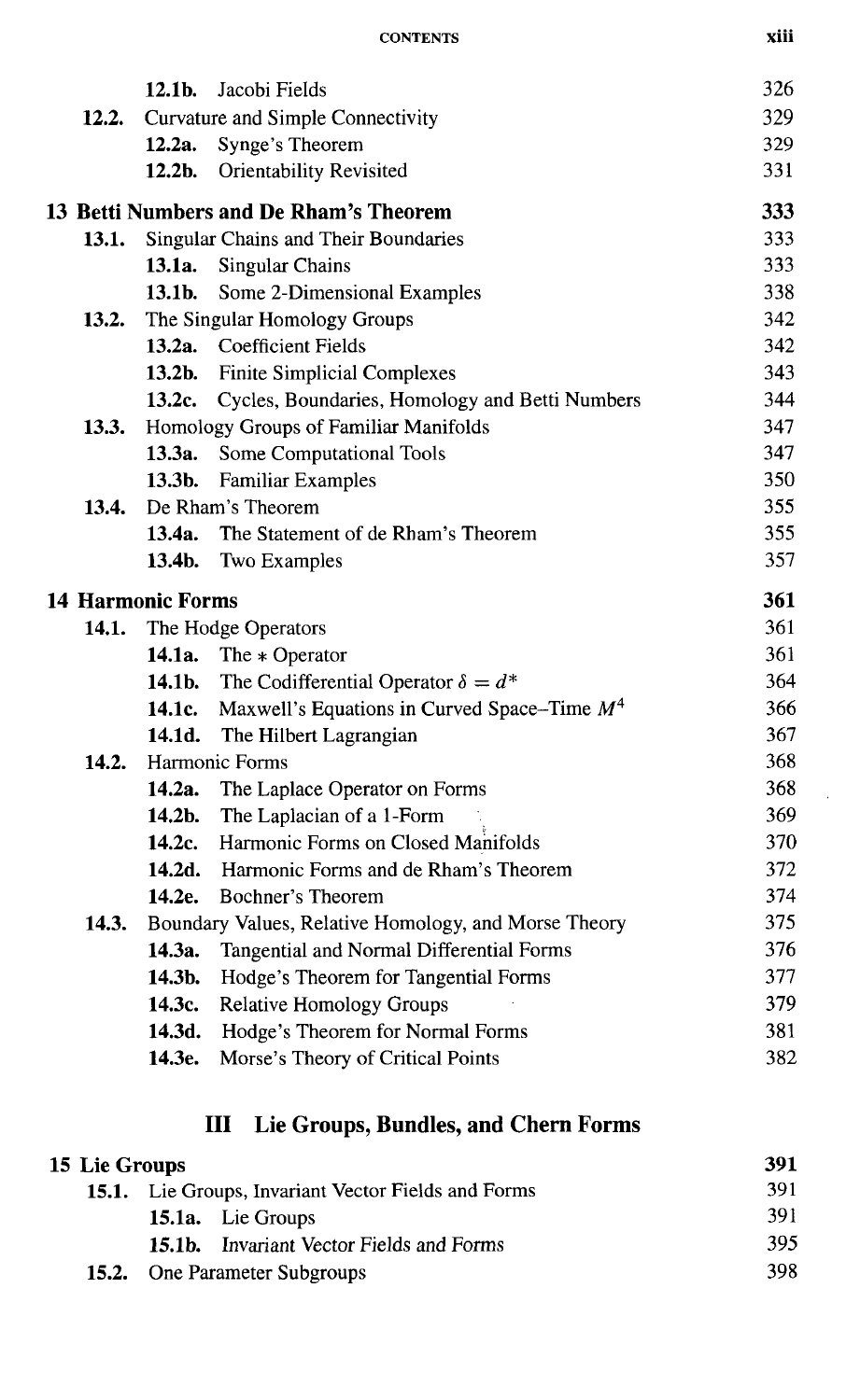$\sim 10^7$ 

| 15.3.        |                     | The Lie Algebra of a Lie Group                               | 402 |
|--------------|---------------------|--------------------------------------------------------------|-----|
|              |                     | 15.3a. The Lie Algebra                                       | 402 |
|              |                     | 15.3b. The Exponential Map                                   | 403 |
|              |                     | 15.3c. Examples of Lie Algebras                              | 404 |
|              |                     | 15.3d. Do the 1-Parameter Subgroups Cover G?                 | 405 |
| 15.4.        |                     | Subgroups and Subalgebras                                    | 407 |
|              |                     | 15.4a. Left Invariant Fields Generate Right Translations     | 407 |
|              |                     | <b>15.4b.</b> Commutators of Matrices                        | 408 |
|              |                     | 15.4c. Right Invariant Fields                                | 409 |
|              |                     | 15.4d. Subgroups and Subalgebras                             | 410 |
|              |                     | 16 Vector Bundles in Geometry and Physics                    | 413 |
|              |                     | 16.1. Vector Bundles                                         | 413 |
|              |                     | 16.1a. Motivation by Two Examples                            | 413 |
|              |                     | <b>16.1b.</b> Vector Bundles                                 | 415 |
|              |                     | 16.1c. Local Trivializations                                 | 417 |
|              |                     | <b>16.1d.</b> The Normal Bundle to a Submanifold             | 419 |
| 16.2.        |                     | Poincaré's Theorem and the Euler Characteristic              | 421 |
|              |                     | 16.2a. Poincaré's Theorem                                    | 422 |
|              |                     | <b>16.2b.</b> The Stiefel Vector Field and Euler's Theorem   | 426 |
| 16.3.        |                     | Connections in a Vector Bundle                               | 428 |
|              |                     | 16.3a. Connection in a Vector Bundle                         | 428 |
|              |                     | 16.3b. Complex Vector Spaces                                 | 431 |
|              |                     | 16.3c. The Structure Group of a Bundle                       | 433 |
|              |                     | 16.3d. Complex Line Bundles                                  | 433 |
| 16.4.        |                     | The Electromagnetic Connection                               | 435 |
|              |                     | 16.4a. Lagrange's Equations Without Electromagnetism         | 435 |
|              |                     | 16.4b. The Modified Lagrangian and Hamiltonian               | 436 |
|              | 16.4c.              | Schrödinger's Equation in an Electromagnetic Field           | 439 |
|              | 16.4d.              | <b>Global Potentials</b>                                     | 443 |
|              |                     | 16.4e. The Dirac Monopole                                    | 444 |
|              |                     | <b>16.4f.</b> The Aharonov-Bohm Effect                       | 446 |
|              |                     | 17 Fiber Bundles, Gauss-Bonnet, and Topological Quantization | 451 |
| 17.1.        |                     | Fiber Bundles and Principal Bundles                          | 451 |
|              |                     | 17.1a. Fiber Bundles                                         | 451 |
|              | 17.1b.              | Principal Bundles and Frame Bundles                          | 453 |
|              | 17.1c.              | Action of the Structure Group on a Principal Bundle          | 454 |
| <b>17.2.</b> | <b>Coset Spaces</b> |                                                              | 456 |
|              |                     | 17.2a. Cosets                                                | 456 |
|              | $17.2b$ .           | Grassmann Manifolds                                          | 459 |
| 17.3.        |                     | Chern's Proof of the Gauss-Bonnet-Poincaré Theorem           | 460 |
|              | 17.3a.              | A Connection in the Frame Bundle of a Surface                | 460 |
|              | $17.3b$ .           | The Gauss-Bonnet-Poincaré Theorem                            | 462 |
|              | 17.3c.              | Gauss-Bonnet as an Index Theorem                             | 465 |
| 17.4.        |                     | Line Bundles, Topological Quantization, and Berry Phase      | 465 |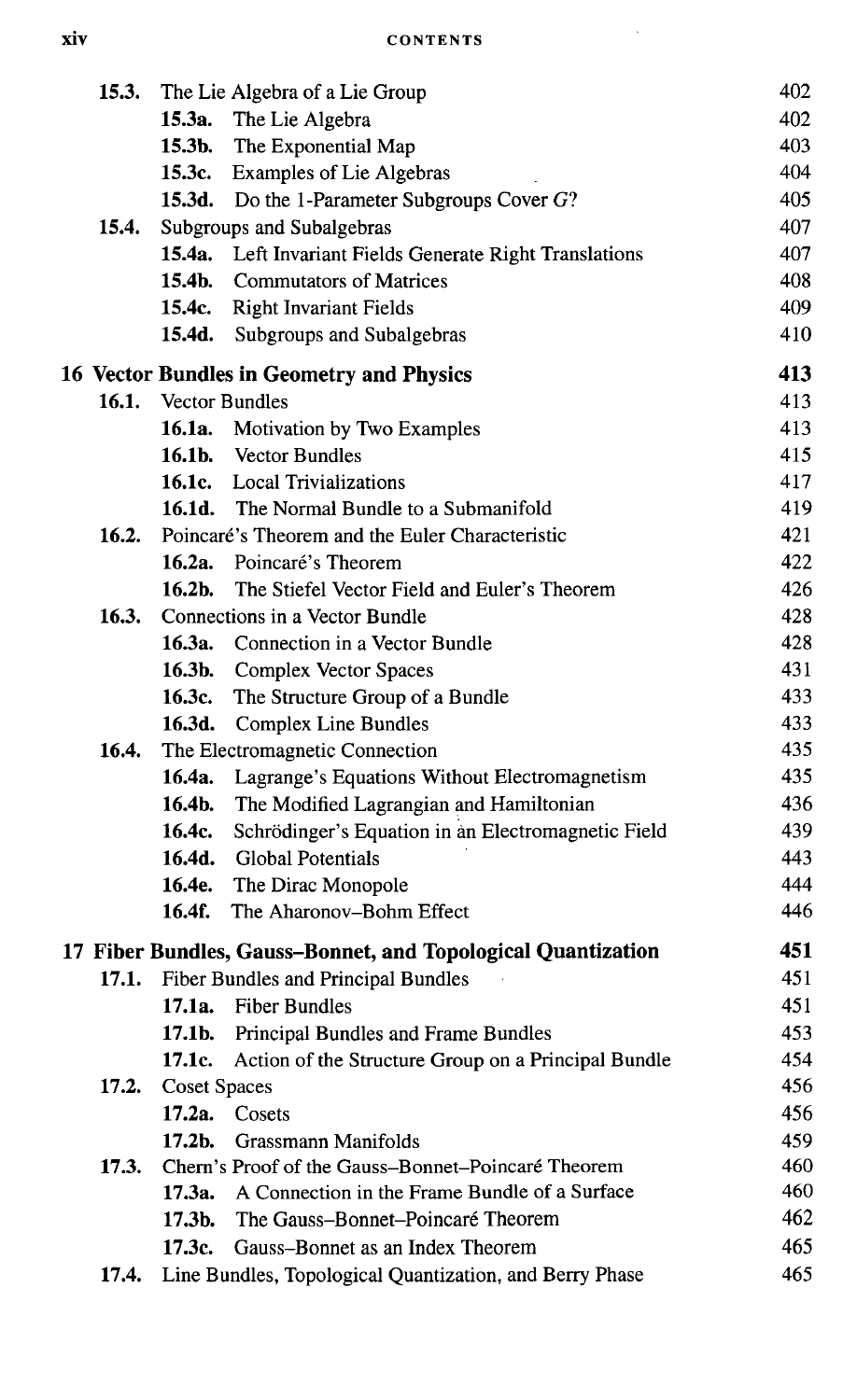|              |                       | <b>CONTENTS</b>                                            | XV  |
|--------------|-----------------------|------------------------------------------------------------|-----|
|              | 17.4a.                | A Generalization of Gauss-Bonnet                           | 465 |
|              | 17.4b.                | <b>Berry Phase</b>                                         | 468 |
|              | 17.4c.                | Monopoles and the Hopf Bundle                              | 473 |
|              |                       | <b>18 Connections and Associated Bundles</b>               | 475 |
| 18.1.        |                       | Forms with Values in a Lie Algebra                         | 475 |
|              | 18.1a.                | The Maurer-Cartan Form                                     | 475 |
|              | 18.1b.                | g-Valued p-Forms on a Manifold                             | 477 |
|              | 18.1c.                | Connections in a Principal Bundle                          | 479 |
| 18.2.        |                       | <b>Associated Bundles and Connections</b>                  | 481 |
|              |                       | <b>18.2a.</b> Associated Bundles                           | 481 |
|              |                       | 18.2b. Connections in Associated Bundles                   | 483 |
|              | 18.2c.                | The Associated Ad Bundle                                   | 485 |
| 18.3.        |                       | $r$ -Form Sections of a Vector Bundle: Curvature           | 488 |
|              |                       | 18.3a. $r$ -Form sections of E                             | 488 |
|              |                       | 18.3b. Curvature and the Ad Bundle                         | 489 |
|              | 19 The Dirac Equation |                                                            | 491 |
| 19.1.        |                       | The Groups $SO(3)$ and $SU(2)$                             | 491 |
|              |                       | <b>19.1a.</b> The Rotation Group $SO(3)$ of $\mathbb{R}^3$ | 492 |
|              |                       | 19.1b. $SU(2)$ : The Lie algebra $\Delta u(2)$             | 493 |
|              |                       | 19.1c. $SU(2)$ is Topologically the 3-Sphere               | 495 |
|              |                       | 19.1d. Ad : $SU(2) \rightarrow SO(3)$ in More Detail       | 496 |
| 19.2.        |                       | Hamilton, Clifford, and Dirac                              | 497 |
|              |                       | <b>19.2a.</b> Spinors and Rotations of $\mathbb{R}^3$      | 497 |
|              |                       | 19.2b. Hamilton on Composing Two Rotations                 | 499 |
|              |                       | 19.2c. Clifford Algebras                                   | 500 |
|              | 19.2d.                | The Dirac Program: The Square Root of the                  |     |
|              |                       | d'Alembertian                                              | 502 |
| <b>19.3.</b> |                       | The Dirac Algebra                                          | 504 |
|              |                       | 19.3a. The Lorentz Group                                   | 504 |
|              | 19.3b.                | The Dirac Algebra                                          | 509 |
| 19.4.        |                       | The Dirac Operator $\hat{y}$ in Minkowski Space            | 511 |
|              |                       | 19.4a. Dirac Spinors                                       | 511 |
|              | 19.4b.                | The Dirac Operator                                         | 513 |
| 19.5.        |                       | The Dirac Operator in Curved Space-Time                    | 515 |
|              | 19.5a.                | The Spinor Bundle                                          | 515 |
|              | 19.5b.                | The Spin Connection in $\delta M$                          | 518 |
|              | 20 Yang–Mills Fields  |                                                            | 523 |
| 20.1.        |                       | Noether's Theorem for Internal Symmetries                  | 523 |
|              | 20.1a.                | The Tensorial Nature of Lagrange's Equations               | 523 |
|              | 20.1b.                | <b>Boundary Conditions</b>                                 | 526 |
|              | 20.1c.                | Noether's Theorem for Internal Symmetries                  | 527 |
|              | 20.1d.                | Noether's Principle                                        | 528 |

 $\mathcal{L}^{\text{max}}_{\text{max}}$ 

 $\mathcal{A}^{\text{max}}_{\text{max}}$ 

 $\epsilon_{\rm{max}}$ 

 $\mathcal{F}(\mathcal{F})$  .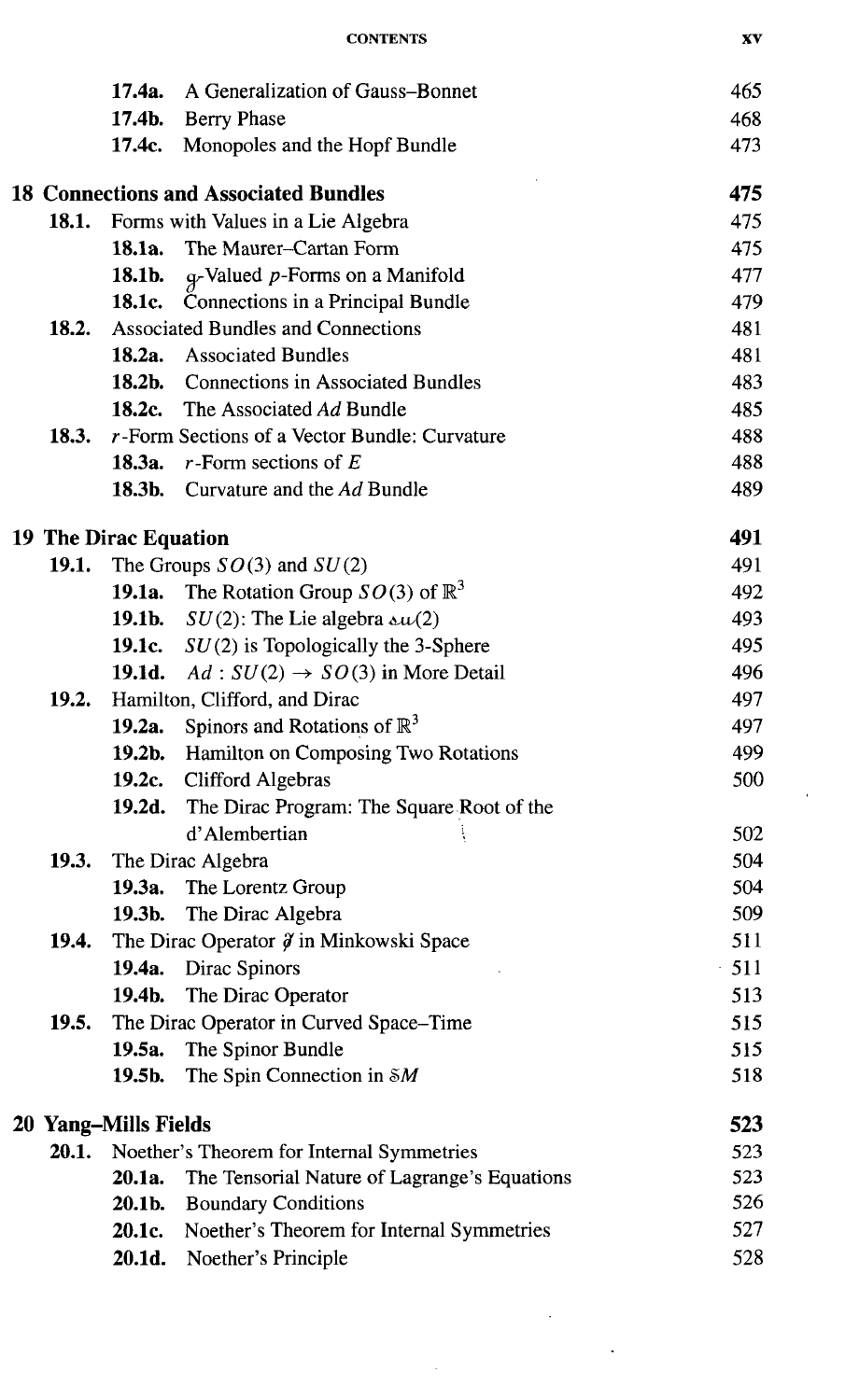| 20.2. |        | Weyl's Gauge Invariance Revisited                    | 531 |
|-------|--------|------------------------------------------------------|-----|
|       | 20.2a. | The Dirac Lagrangian                                 | 531 |
|       | 20.2b. | Weyl's Gauge Invariance Revisited                    | 533 |
|       | 20.2c. | The Electromagnetic Lagrangian                       | 534 |
|       | 20.2d. | Quantization of the A Field: Photons                 | 536 |
| 20.3. |        | The Yang-Mills Nucleon                               | 537 |
|       | 20.3a. | The Heisenberg Nucleon                               | 537 |
|       | 20.3b. | The Yang-Mills Nucleon                               | 538 |
|       | 20.3c. | A Remark on Terminology                              | 540 |
| 20.4. |        | Compact Groups and Yang-Mills Action                 | 541 |
|       | 20.4a. | The Unitary Group Is Compact                         | 541 |
|       | 20.4b. | Averaging over a Compact Group                       | 541 |
|       | 20.4c. | Compact Matrix Groups Are Subgroups of Unitary       |     |
|       |        | Groups                                               | 542 |
|       | 20.4d. | Ad Invariant Scalar Products in the Lie Algebra of a |     |
|       |        | Compact Group                                        | 543 |
|       | 20.4e. | The Yang-Mills Action                                | 544 |
| 20.5. |        | The Yang-Mills Equation                              | 545 |
|       | 20.5a. | The Exterior Covariant Divergence $\nabla^*$         | 545 |
|       | 20.5b. | The Yang-Mills Analogy with Electromagnetism         | 547 |
|       | 20.5c. | Further Remarks on the Yang-Mills Equations          | 548 |
| 20.6. |        | Yang-Mills Instantons                                | 550 |
|       | 20.6a. | <b>Instantons</b>                                    | 550 |
|       | 20.6b. | Chern's Proof Revisited                              | 553 |
|       |        | 20.6c. Instantons and the Vacuum                     | 557 |
|       |        | 21 Betti Numbers and Covering Spaces                 | 561 |
| 21.1. |        | <b>Bi-invariant Forms on Compact Groups</b>          | 561 |
|       | 21.1a. | Bi-invariant p-Forms                                 | 561 |
|       | 21.1b. | The Cartan p-Forms                                   | 562 |
|       | 21.1c. | <b>Bi-invariant Riemannian Metrics</b>               | 563 |
|       |        | 21.1d. Harmonic Forms in the Bi-invariant Metric     | 564 |
|       |        | 21.1e. Weyl and Cartan on the Betti Numbers of G     | 565 |
| 21.2. |        | The Fundamental Group and Covering Spaces            | 567 |
|       | 21.2a. | Poincaré's Fundamental Group $\pi_1(M)$              | 567 |
|       | 21.2b. | The Concept of a Covering Space                      | 569 |
|       | 21.2c. | The Universal Covering                               | 570 |
|       | 21.2d. | The Orientable Covering                              | 573 |
|       | 21.2e. | <b>Lifting Paths</b>                                 | 574 |
|       | 21.2f. | Subgroups of $\pi_1(M)$                              | 575 |
|       | 21.2g. | The Universal Covering Group                         | 575 |
| 21.3. |        | The Theorem of S. B. Myers: A Problem Set            | 576 |
| 21.4. |        | The Geometry of a Lie Group                          | 580 |
|       | 21.4a. | The Connection of a Bi-invariant Metric              | 580 |
|       | 21.4b. | The Flat Connections                                 | 581 |